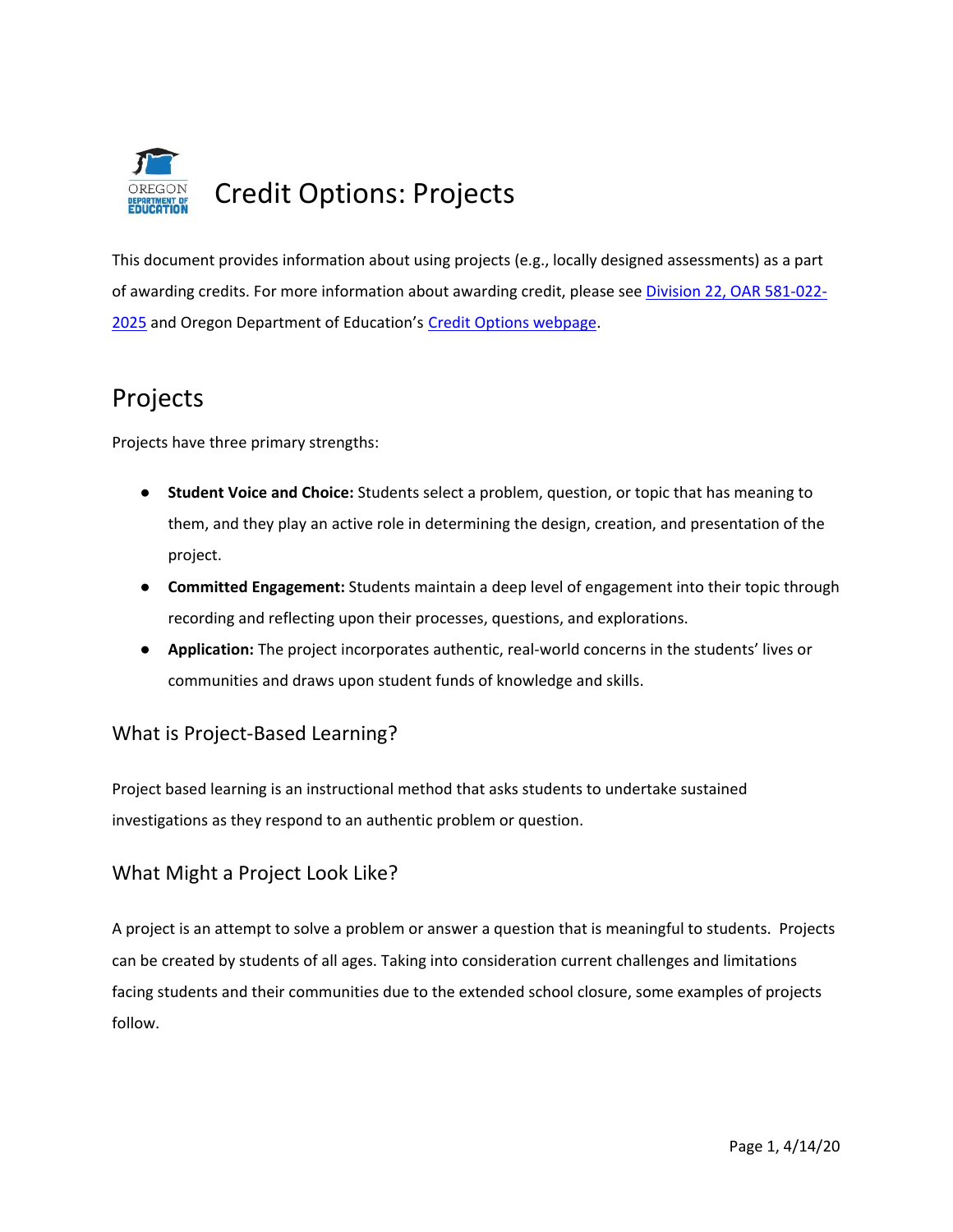- Researching the impact of quarantine on environmental issues related to climate, pollution, resource management, wildlife habitat, etc. and propose a plan for maintaining beneficial practices post-quarantine
- Creating designs for art in shared public spaces such as murals and sculptures
- Developing an online or phone-based community reading program for readers and listeners of all ages
- Exploring historical movements from the past and connecting them to current challenges
- Designing a community website or guide, with contributions from a wide variety of citizens
- Investigating how the arts can improve and enrich our lives
- Creating a stress reduction guide with specific examples for various age groups

Projects should be scored by rubrics that clarify for students the criteria that the evidence will need to meet. At their best, projects will offer students an opportunity to become more reflective and selfdirected. Through the use of rubrics and peer and educator feedback, students have a much better idea of how to improve and students can continue to extend their learning when they have an opportunity to revise the evidence they submitted.

## Student Choice and Flexibility

Key to this process is the inclusion of student choice, student voice, and flexibility; including open-ended projects as a part of earning course credit *is* student-centered learning. At its best student-centered learning will provide every student the chance to identify their unique strengths and challenges, and cultivate their cognitive and emotional growth, reaching their own highest outcomes.

The options for extended projects allow for deeper, authentic learning while taking into account the learner's skills and interests, thereby fostering a sense of ownership over their learning experience. When students have the opportunity to shape and guide their own learning, more meaningful connections are made to the content and students are able to reach their own highest outcomes.

When discussing options for student creativity or flexibility with students, educators should help the student make the connection between different creative options and the criteria so students know what the educator will be looking for when the collection is scored as a whole. Although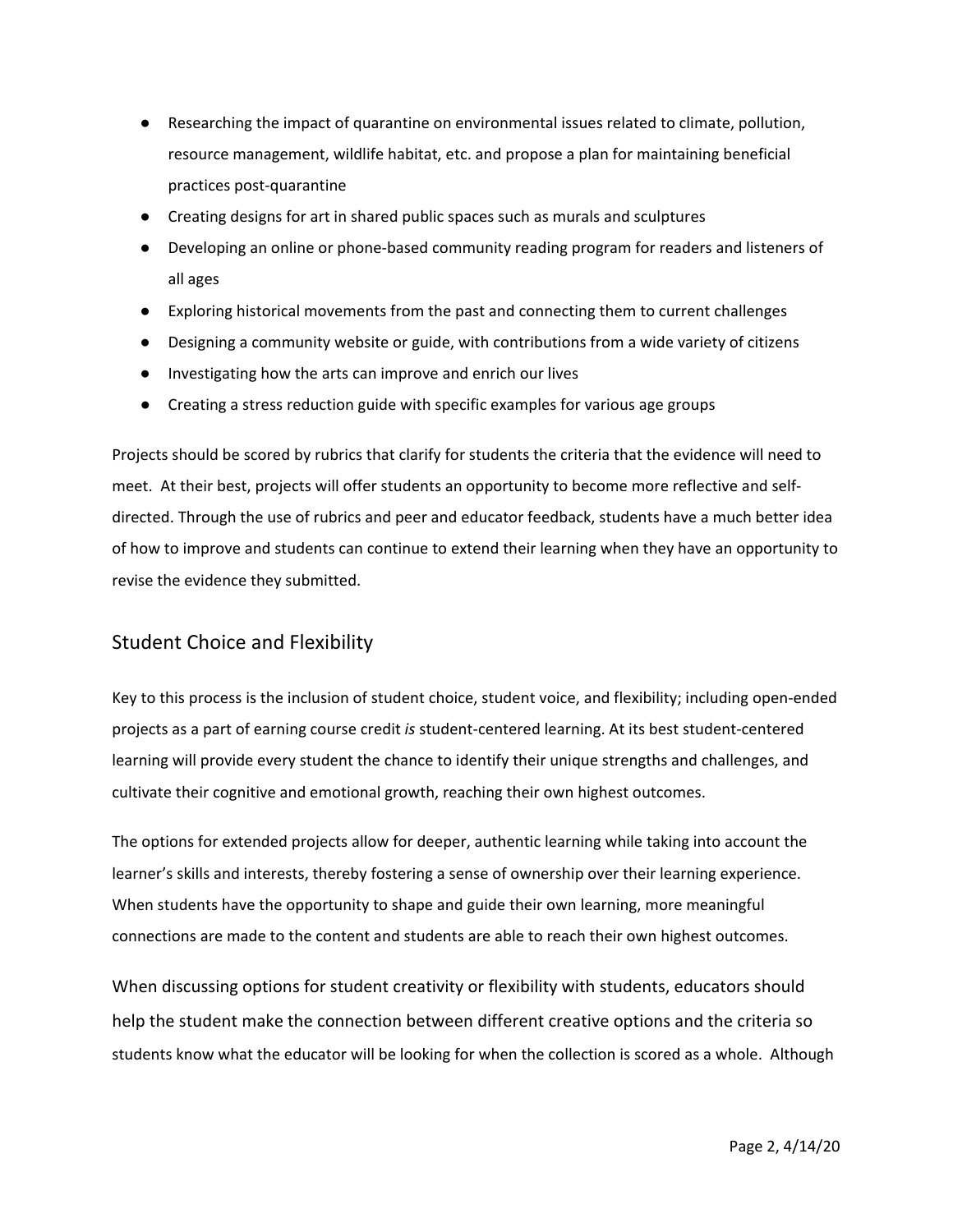group work may be incorporated, the parts of the project the student uses to demonstrate proficiency should represent what the student independently knows and can do.

## Rubric Development and Scoring

To develop a strong project, educators should either start with the rubric or write the rubric early in the process of development. A high quality rubric assists educators in identifying the:

- purpose of the project, and
- knowledge and skills students will demonstrate at each level of performance/achievement (criteria).

The [SCALE Checklist For Quality Rubric Design](http://www.performanceassessmentresourcebank.org/system/files/SCALE%20Quality%20Rubric%20Checklist.docx.pdf) is a helpful resource for evaluating and creating high quality rubrics.

Whenever possible, the student's teacher of record should score the project.

## Student Reflection

Including student reflection as a part of a project will deepen the value of the project and cultivate ownership and metacognition. Guiding questions, such as those listed below, may help students reflect on their experience building the collection; students could answer the questions in narrative reflection pieces or present a reflection in another format.

- Which parts of your project give you the most pride? Why?
- As you completed your project, what kinds of challenges did you face? What did you learn from those challenges?
- What new skills did you develop? In what ways might you continue to use them?
- What did you learn about yourself?

## Public Presentation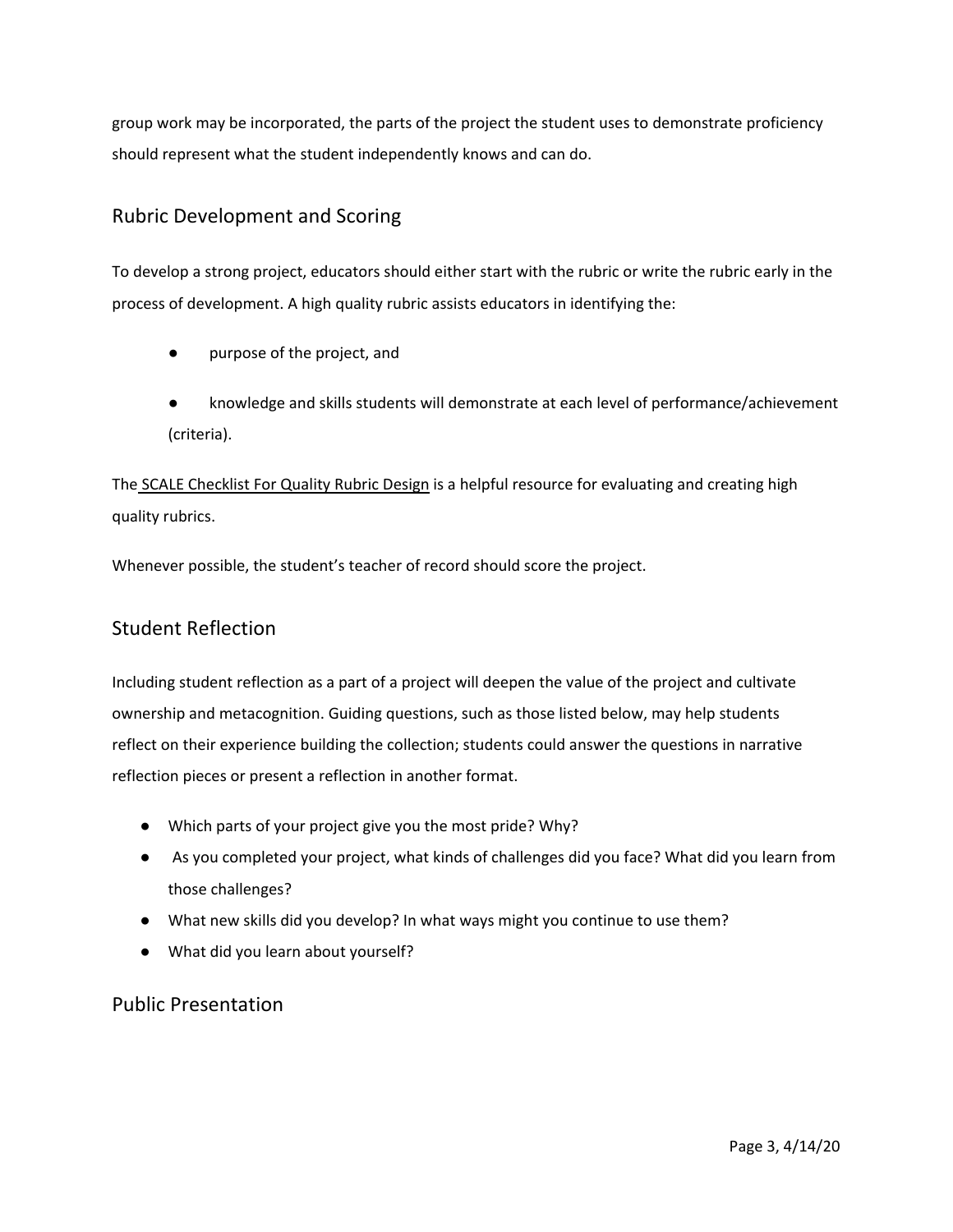Including a public presentation (which could be in-person or virtual) as a part of a project will add significance to the learning through increasing student ownership and visibility. Consider the following components when planning a student presentation.

- Before the presentation, the student helps create the guest list, which might include students from other grade levels, parents, community members, etc.
- During the presentation, the student presents a summary of the process steps, including attempts at overcoming obstacles and answers questions posed by the audience.

# Example of the Process of Building a Project: *Middle School Social Studies*

Following is an example of how a middle school social studies teacher could support project-based learning with a student.

**Nature of the Project**: Students investigate and create a family historical timeline around events that have changed society. Students reflect upon:

- The historical events that have taken place during their relatives' lifetimes
- Broader connections of these events to other places
- Implications of these events to their families, communities, countries and world

#### **Project Elements**

- What questions do students have about these historical events?
- How can students find answers to these questions? Interviews? Questionnaires? Research? How might their families' experiences of the events differ from textbook accounts?
- How can students create a visual and/or auditory representation of the family historical timeline?
- How can students share artifacts from this investigation?

#### **Connecting the Project to Standards**

● The student, in consultation with the teacher, selects the standards this project will explore and develop